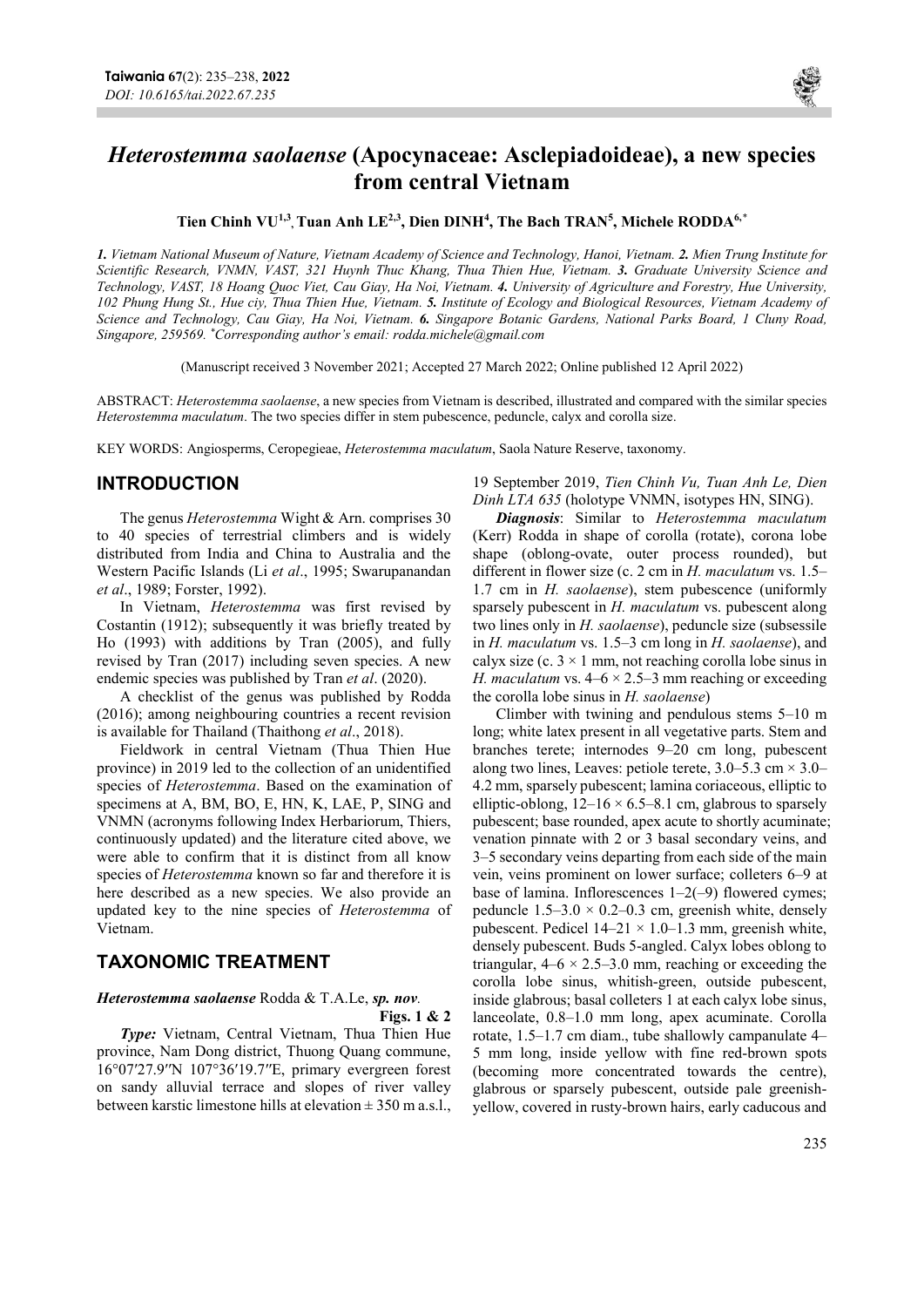



Fig. 1. Heterostemma saolaense Rodda & T.A. Le. A. & B. flowering branch; C. inflorescence, with evident stem pubescence arranged along two lines. Photos by Tuan Anh Le, from Tien Chinh Vu, Tuan Anh Le, Dien Dinh LTA 635 (VNMN)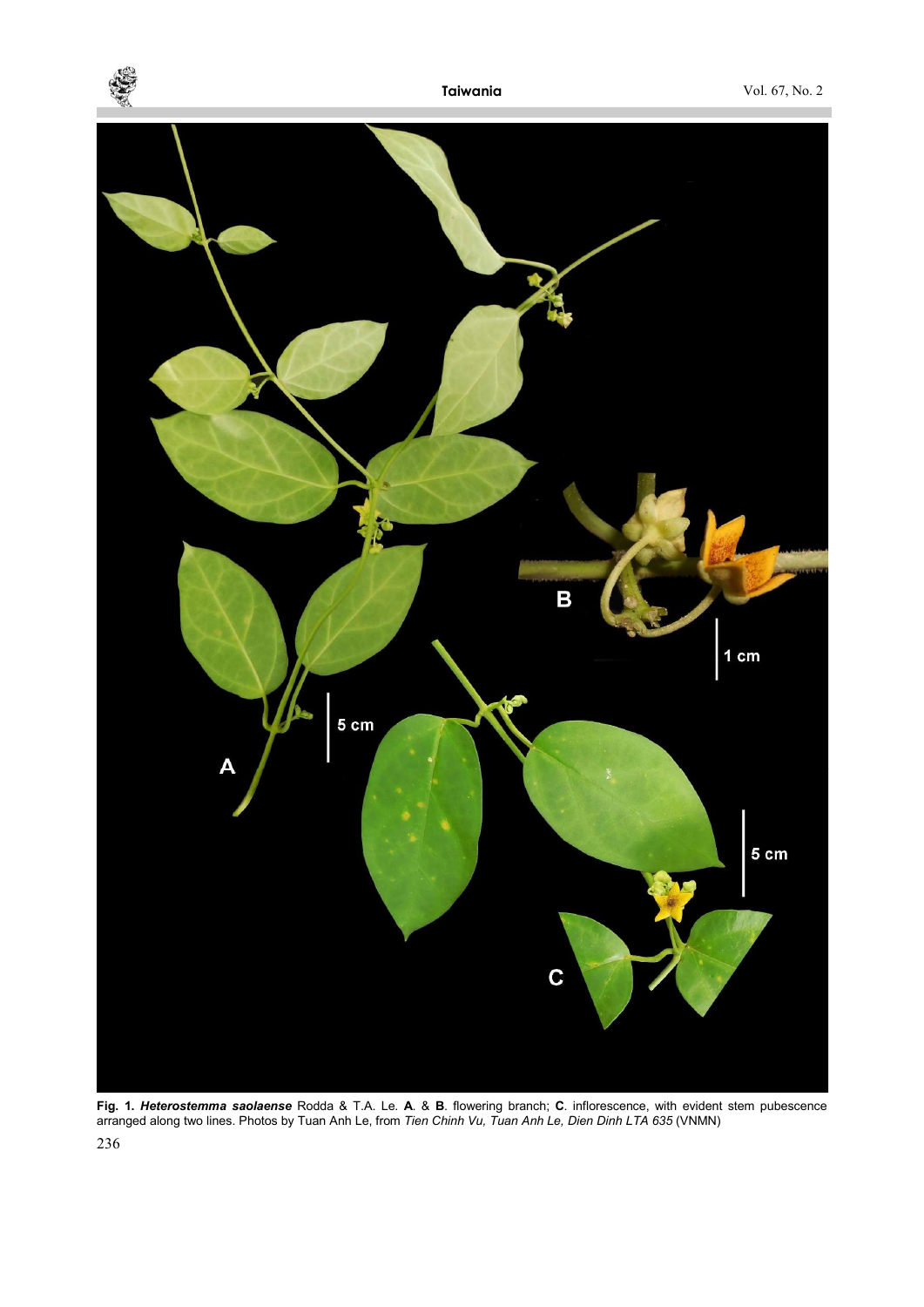



Fig. 2. Heterostemma saolaense Rodda & T.A. Le. A. flower. view from above; B. corolla with corona removed, view from above; C. corolla and calyx, view from underneath; D. corolla with calyx removed, view from underneath; E. flower, longitudinal midsection showing ovary; F. calyx, view from above with corolla and ovary removed; G. corona, view from above; H. corona, view from underneath; I. pollinarium. Photos by Tuan Anh Le, from Tien Chinh Vu, Tuan Anh Le, Dien Dinh LTA 635 (VNMN).

often lost in dry specimens; lobes deltate,  $4.5-6.0 \times 5-6$ mm, inside yellow with fine red-brown spots concentrated at the basal and central portion, glabrous or sparsely pubescent, outside pale greenish-yellow, covered in rusty-brown hairs, early caducous, margins ciliate. Corona staminal, 4.0–4.5 mm diam., ca. 2 mm high, glabrous; lobes oblong-ovate  $1.5-1.8 \times 1.5-1.8$  mm, outer process spreading horizontally on the corolla surface, flattened and slightly spatulate, apex rounded, inner process raised in the centre, ca. 2 mm high, oblong with a rounded tip; upper surface red with inner process becoming almost black, lower surface pale yellow. Pollinarium: pollinia erect, broadly elliptic, 0.20–0.21 × ca. 0.16 mm, yellow, germination crests translucent, ca  $0.12 \times 0.02$  mm; corpusculum linear lanceolate, ca. 0.18  $\times 0.04$  mm, brown; caudicles ca. 0.05  $\times 0.04$  mm. Ovary conical, ca.  $1.3-1.5 \times 1.0-1.2$  mm, greenish-white, sparsely pubescent. Fruits and seeds not observed.

Etymology. The species is named after the type locality, Saola Nature Reserve, in Thua Thien Hue Province, central Vietnam.

Distribution and Ecology. Heterostemma saolaense is known from only one locality, Thuong Quang commune, Nam Dong district, Thua Thien Hue province, Central Vietnam (Fig. 3). It was found in primary evergreen forest on soils derived from degraded limestone. Other plants observed at the type locality are Rubus cochinchinensis Tratt., Alpinia vietnamica H.Đ.Trần, Luu & Škorničk., Ophiorrhiza baviensis Drake, Paraphlomis membranacea C.Y.Wu & H.W.Li, Schismatoglottis sp. and Marsdenia hainanensis Tsiang. It was observed in flower from August to October.

Provisional IUCN conservation assessment. Since Heterostemma saolaense is currently only known from a single collection in Saola Nature Reserve in Hue province, it is considered as Data Deficient (DD; IUCN, 2012). The Saola Nature Reserve in Hue province has had a number of small surveys conducted by Hue University of Agriculture and Forestry, L.V. Averyanov (Komarov Botanical Inst. of the Russian Academy of Science, Russia) and Inst. of Ecology and Biological Resources, Vietnam Academy of Science and Technology. However, the area is extensive (15,500 ha) and difficult to explore extensively as it is dissected by rivers, streams and karst areas. Even though *H. saolaense* has been sighted only once it might occur in other yet unnexplored areas of the reserve.

Notes. All species of Heterostemma known so far have relatively small calyx lobes compared to the size of the corolla, and never reaching or exceeding the calyx lobe sinus. Heterostemma saolaense, with its prominent calyx lobes, is therefore easily distinguished. We consider it most similar to Heterostemma maculatum, a species endemic to Thailand. As mentioned in the diagnosis the two species differ in in stem pubescence, peduncle size, calyx and corolla size.

Another Heterostemma species with a relatively large calyx (but not reaching the corolla lobe sinus) is Heterostemma menghaiense (H.Zhu & H.Wang) M.G.Gilbert & P.T.Li, from China, Laos and Thailand (Thammarong et al., 2021). Its calyx lobes are oblongtriangular,  $2.4-3 \times 1.7-2$  mm, densely pubescent outside, glabrous inside, with a rounded apex. It can be separated from *H. saolaense* because of stem pubescence (densely brownish-yellow pubescent to pilose, vs. pubescent along two lines only in *H. saolaense*), peduncle size (subsessile vs.  $1.5-3$  cm long in H. saolaense) and corolla size  $(2.2-$ 2.8 cm vs. 1.5–1.7 cm in H. saolaense)

#### Key to the species of Heterostemma in Vietnam

1. Mature stems developing a corky bark with age ....... H. suberosum - Mature stems not becoming covered with a corky bark ……………. 2 2. Calyx lobes reaching or exceeding the corolla lobe sinus ………….. ………..………………………………………………. H. saolaense - Calyx lobes not reaching the corolla lobe sinus …………………… 3 3. Corolla diam. > 6 times corona diam., corona pubescent .................. .................................................................................. H. xuansonense

<sup>-</sup> Corolla diam. < 4 times corona diam., corona glabrous ……………. 4